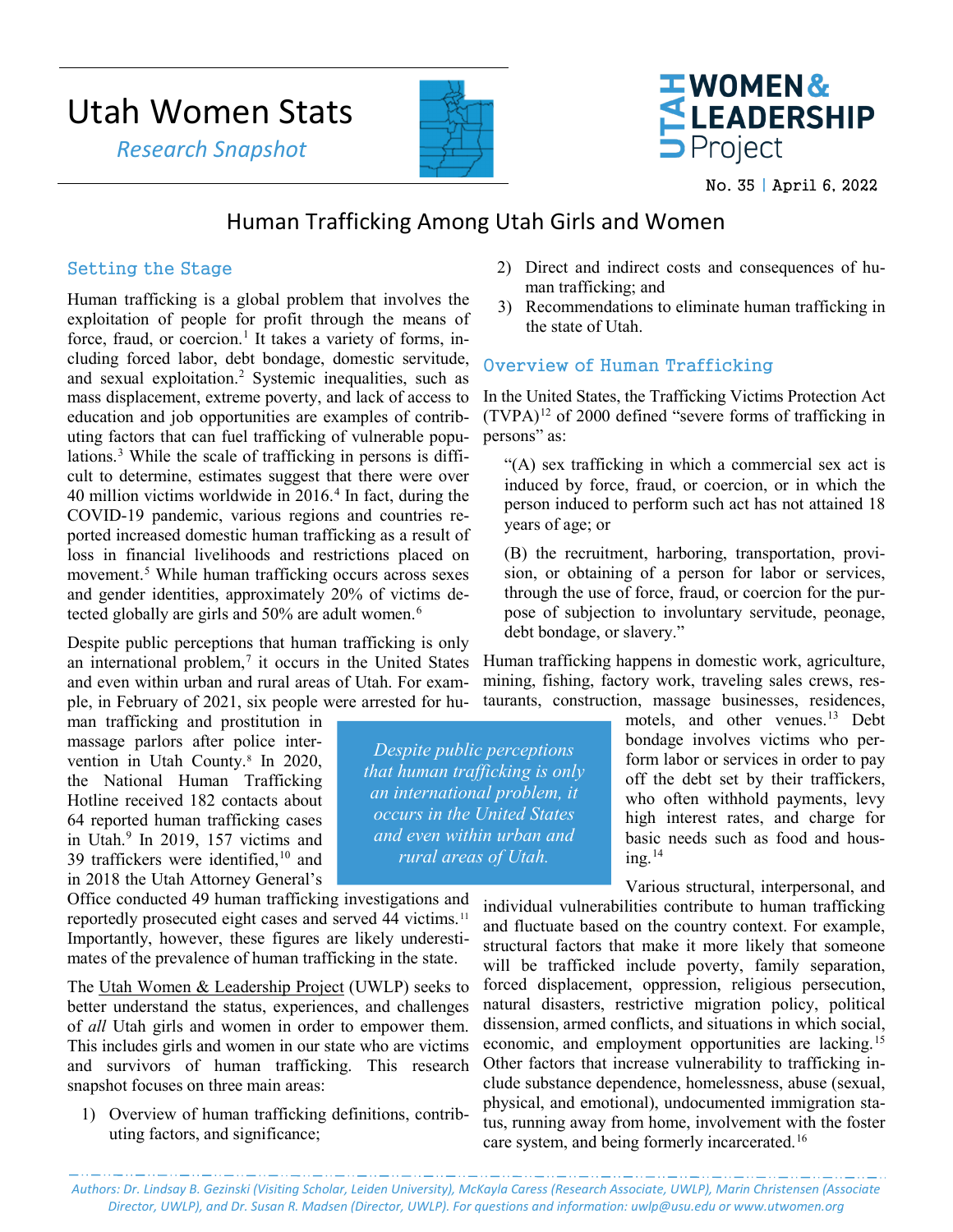Contrary to representations in popular culture, traffickers are unlikely to kidnap a complete stranger from the street.<sup>[17](#page-4-6)</sup> While a trafficker may be a stranger, they may also be an acquaintance, friend, romantic partner, or family member.<sup>[18](#page-4-7)</sup> Others may be lured by fake job advertisements, staffing agencies, and false promises of employment (e.g., domestic work). [19](#page-4-8) Traffickers exert control through a variety of tactics, including intimidation; physical, sexual, and verbal abuse; inducing substance abuse; withholding earnings; and threatening reports to immigra-tion enforcement.<sup>[20](#page-4-9)</sup>

Research demonstrates that both the cases and the victims of human trafficking are varied and complex; there is no prototypical victim or case. Trafficked persons may be girls, boys, women, men, and non-binary people who are diverse with respect to race, ethnicity, nationality, sexual orientation, and socioeconomic status, among other factors. However, those individuals who are particularly vulnerable to human trafficking include immigrants, BIPOC (Black, Indigenous, and People of Color), LGBTQ+, and those who live with disabilities. [21](#page-4-10) Those with socioeconomic vulnerabilities, including those who lack employment and educational opportunities, are also at an in-creased risk of being trafficked.<sup>[22](#page-4-11)</sup> Some research suggests that victims of sex trafficking are more commonly female, while males are more often victims of forced labor. Of the US federal criminal court cases that were active in 2020, 98% of victims of sex trafficking were female, and 60% of victims of forced labor were male. [23](#page-4-12) It should be noted these rates may only reflect those who are identified, rather than the actual rates of those trafficked.

In Utah, the Asian Association of Utah (AAU), which serves survivors of all ethnicities, saw a 39% increase in

clients served in their Trafficking in Persons Program between 2018 and 2020. Their program served 251 human trafficking victims in the years 2019 and 2020 combined. In 2020, 68% of those served were female, 81% adults, 51% foreign nationals, and 49% US citizens or legal permanent residents.[24](#page-4-13) Half of clients were victims/survivors of sex trafficking, 46%

labor trafficking, and 4% combined sex and labor trafficking. AAU reports that Utah's top sex trafficking settings are hotels, public streets, and massage parlors. Utah's top labor trafficking settings are hotels, restaurants, and places in which animal husbandry is practiced. The most requested services by Utah victims are housing, case management, legal services, medical/dental assistance, basic needs, substance abuse treatment, and mental health services.[25](#page-4-14)

As mentioned previously, in 2020 in Utah, the Human Trafficking Hotline received 182 tips, which came mostly

from community members or victims of trafficking themselves. Of the 182 tips, 64 were considered evidence for potential human trafficking, most of which were sex trafficking (66%) in illicit massage or spa businesses, in other venues, or via pornography. Labor trafficking accounted for 17% of probable trafficking situations, 5% combined both sex and labor trafficking, and 13% did not specify trafficking type. Of the victim demographics, 73% were adults, 81% females, 8% identified as US citizens or legal permanent residents, and 11% identified as foreign nationals.[26](#page-4-15) In 2019, 157 victims were identified through the hotline, as were 39 traffickers and 28 trafficking businesses.[27](#page-4-2) This represents a substantial jump from 48 victims identified in 2017.[28](#page-4-16) As mentioned previously, figures from both the AAU program and the national hotline are likely underestimates of the prevalence of human trafficking in the state.

### Costs and Consequences

Human trafficking is a moneymaking industry that results in many negative consequences for those directly and indirectly involved. Economies and security, both global and domestic, are consistently threatened as the human trafficking industry continues to grow. Forced labor is thought to generate over \$150 billion in annual profits globally, of which two-thirds is estimated to be made from forced sexual exploitation, making it one of the world's most profitable crimes after drug trafficking.<sup>[29](#page-4-17)</sup> In conflict settings, human trafficking "supports terrorist and armed groups, bankrolls criminal groups and transnational crime syndicates, supports abusive regimes, [and] fosters instability."[30](#page-4-18) The industry is extremely profitable, and there will always be an incentive to keep the business of human trafficking lucrative and functioning, and, conse-

> quently, trafficking remains a constant threat. Victims are usually targeted based on their vulnerability, and once they reintegrate into society, they often return to the same unsafe circumstances that led to their initial victimization, raising concerns for revictimization.

The lure of a better life has been attractive to many trafficked persons,

whether it be through false promises of jobs or other financial incentives in exchange for labor. In search of better economic opportunities, many victims enter the US with a lawful visa and are trafficked for labor exploitation after their arrival[.31](#page-4-19) One researcher found that "sustained unemployment, unpaid debt, and desperation to provide for themselves and their children" contributed to victims' exploitation.[32](#page-4-5) Trafficked persons may experience monitoring and surveillance, denial of food and water, restricted communication, substandard living conditions, threats of harm to their families, and deception about the conse-quences if they attempt to leave.<sup>[33](#page-4-20)</sup>

*Of the clients served at the Asian Association of Utah Trafficking in Persons Program, 68% were female, 81% adults, and 51% foreign nationals.*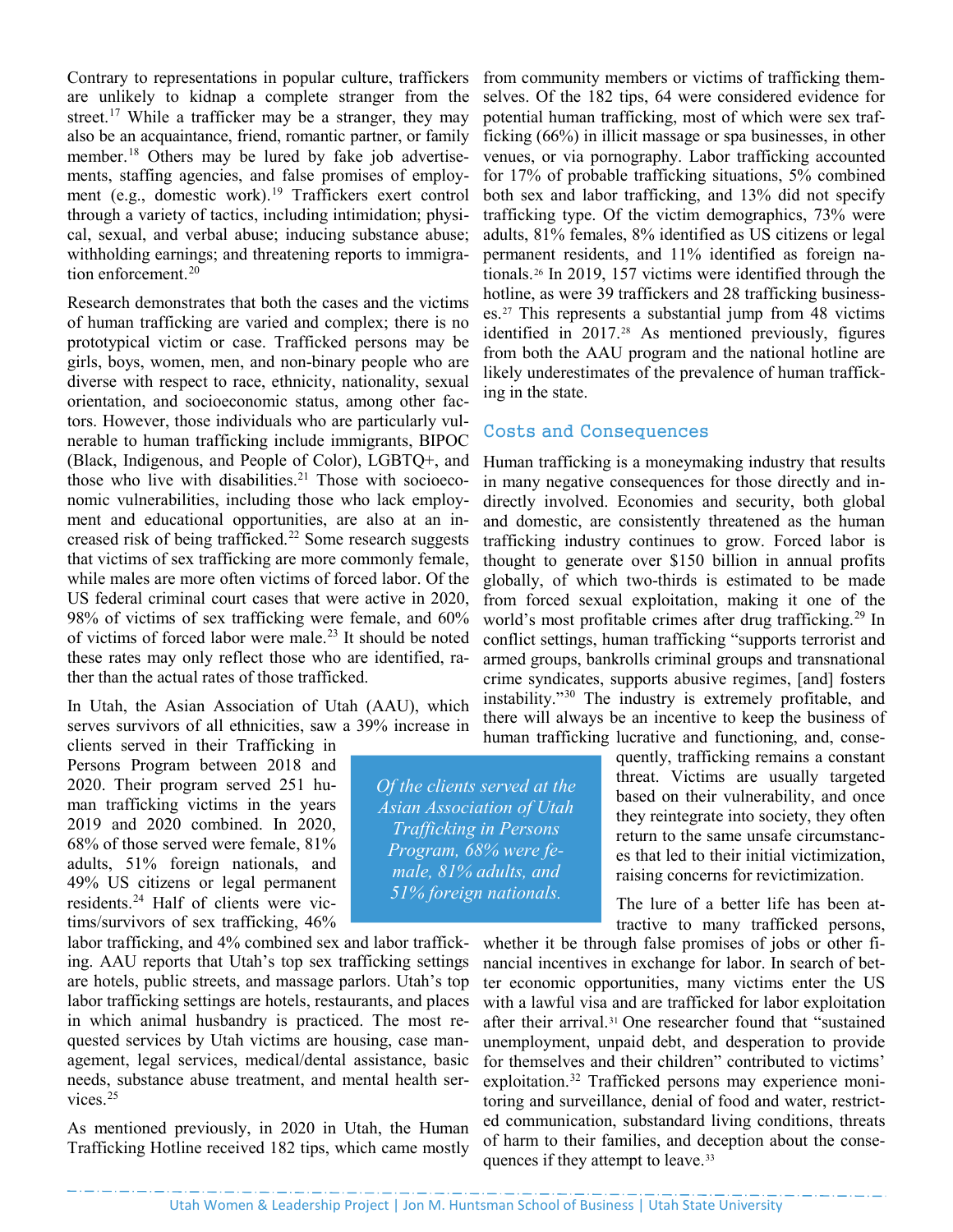The biological, psychological, and social burdens of human trafficking do not end once a victim/survivor has been identified and assisted. There are continued costs that come with any prolonged trauma that can affect victims'/survivors' ability to heal and move forward towards a better life free from their exploiters. Human trafficking thrives on poverty and vulnerability, both of which have grown exponentially during the COVID-19 crisis.<sup>[34](#page-4-21)</sup> Consequences of human trafficking may include posttraumatic stress disorder (PTSD), depression, anxiety, self-harm, suicide attempts, sexually transmitted infections (STIs), unintended pregnancies, physical injuries, shame, and stigma. [35](#page-4-22) Victims/survivors of human trafficking experience stigma in health care and criminal justice systems, and they can encounter societal stigma upon re-turning to their communities of origin.<sup>[36](#page-4-23)</sup>

Even when human trafficking victims/survivors are able to cope with the immediate mental and emotional effects of their trauma, there remain obstacles that can impede long-term recovery, including roadblocks to stable employment, delayed progress at school (more specifically for victims/survivors under 18 years of age), and issues with training to secure good employment after escaping abuse.[37](#page-4-10) Other long-term needs include life skills training, permanent housing, and resolution of immigration sta-tus.<sup>[38](#page-4-24)</sup> Not only do victims/survivors need help obtaining the necessary skills for job placement, but their employers need to be equipped to handle any triggers or flashbacks that may occur in the workplace.<sup>[39](#page-4-25)</sup>

In Utah, both human trafficking for labor and for sexual exploitation are second-degree felonies, [40](#page-4-26) whereas sex or labor trafficking of a child constitutes a first-degree felony.[41](#page-4-13) As a Safe Harbor state, Utah police are required to refer any minors engaged in commercial sex to the Division of Child and Family Services regardless of the presence of force, fraud, or coercion.<sup>42</sup> However, victims of human trafficking may not recognize that what is happening to them is human trafficking; they are unlikely to selfidentify due to concerns of retribution from or trauma bonds with traffickers, [43](#page-4-27) and they are also likely to distrust law enforcement and to fear deportation.<sup>[44](#page-4-28)</sup> In Utah, victims/survivors have a variety of needs, including basic needs (e.g., food, clothing), medical care, housing, legal services, and mental health care.<sup>[45](#page-4-3)</sup>

### What Utahns Can Do

Overall, acting on policy, community, organizational, and individual levels is necessary to combat human trafficking in Utah and beyond. Thus, a multi-pronged approach includes public policy, social welfare, healthcare, schools, and criminal legal systems. Among others, we offer three recommendations: prevention, identification, and intervention.

*First,* **prevention** measures, including community- and school-based education, are needed to curtail human trafficking before it happens. Adopted in 2019, the Utah Core State Standards for Health Education include recognizing "harassment, abuse, discrimination, and relationship violence prevention and reporting strategies."[46](#page-4-29) Core curriculum designed to teach concepts of healthy relationships, consent, and violence prevention should also include human trafficking education. Students should be able to recognize the signs of human trafficking, including grooming for the purpose of exploitation, and they should know how and where to get help. In addition, prevention should target structural conditions that contribute to vulnerability, including the lack of affordable housing, income inequality, workers' rights, demand for cheap labor, harmful labor migration policies, difficult paths to legal immigration, and bias and discrimination against vulnerable populations.<sup>[47](#page-4-4)</sup>

*Second,* **identification** is required to recognize the signs of trafficking and provide support to trafficked persons. Namely, screening tools may be used in social service, educational, medical, immigration, and criminal legal settings to identify and assist victims/survivors. For example, researchers have advocated for universal screening of sys-tem-involved youth,<sup>[48](#page-4-30)</sup> such as those who encounter the juvenile justice and child welfare systems.<sup>[49](#page-4-6)</sup> Various human trafficking screening instruments have been validat-ed, including the [Trafficking Victim Identification Tool.](https://www.vera.org/downloads/publications/human-trafficking-identification-tool-and-user-guidelines.pdf)<sup>[50](#page-4-31)</sup> In addition, agency protocols are needed to respond properly once a victim/survivor is identified. Ideally, the victim/survivor would be linked to a human trafficking advocate who is able to coordinate victim-centered and empowerment-based wraparound services, which may include case management, safety planning, immigration support, crisis management, therapy, housing, and other services.<sup>[51](#page-4-32)</sup> Identification requires a coordinated community response with agencies working in partnership and collaboration. It is important to educate Utahns about the Human Trafficking National Hotline 24/7 at 1-888-373- 7888 or that they can text "HELP" at 233733 (BEFREE).

*Finally,* **intervention** is crucial in eliminating the threats of human trafficking so survivors can receive the immediate and long-term help and assistance they need to rebuild their lives and avoid revictimization. Depending on individual needs, services such as immediate and long-term shelter, medical and dental services, legal and immigration assistance (e.g., T visas), mental health treatment, job and life skills training, and help reconnecting with family can make the difference in a survivor's recovery and re-habilitation.<sup>[52](#page-4-33)</sup> The Gender-Based Violence Consortium at the University of Utah recently conducted a state-wide needs assessment of domestic violence, sexual violence, and human trafficking resources in Utah. Recommendations from the study include increasing resources for organizations serving marginalized communities, system-

*Authors: Dr. Lindsay B. Gezinski (Visiting Scholar, Leiden University), McKayla Caress (Research Associate, UWLP), Marin Christensen (Associate Director, UWLP), and Dr. Susan R. Madsen (Director, UWLP). For questions and information[: uwlp@usu.edu](mailto:uwlp@usu.edu) or [www.utwomen.org](http://www.utwomen.org/)*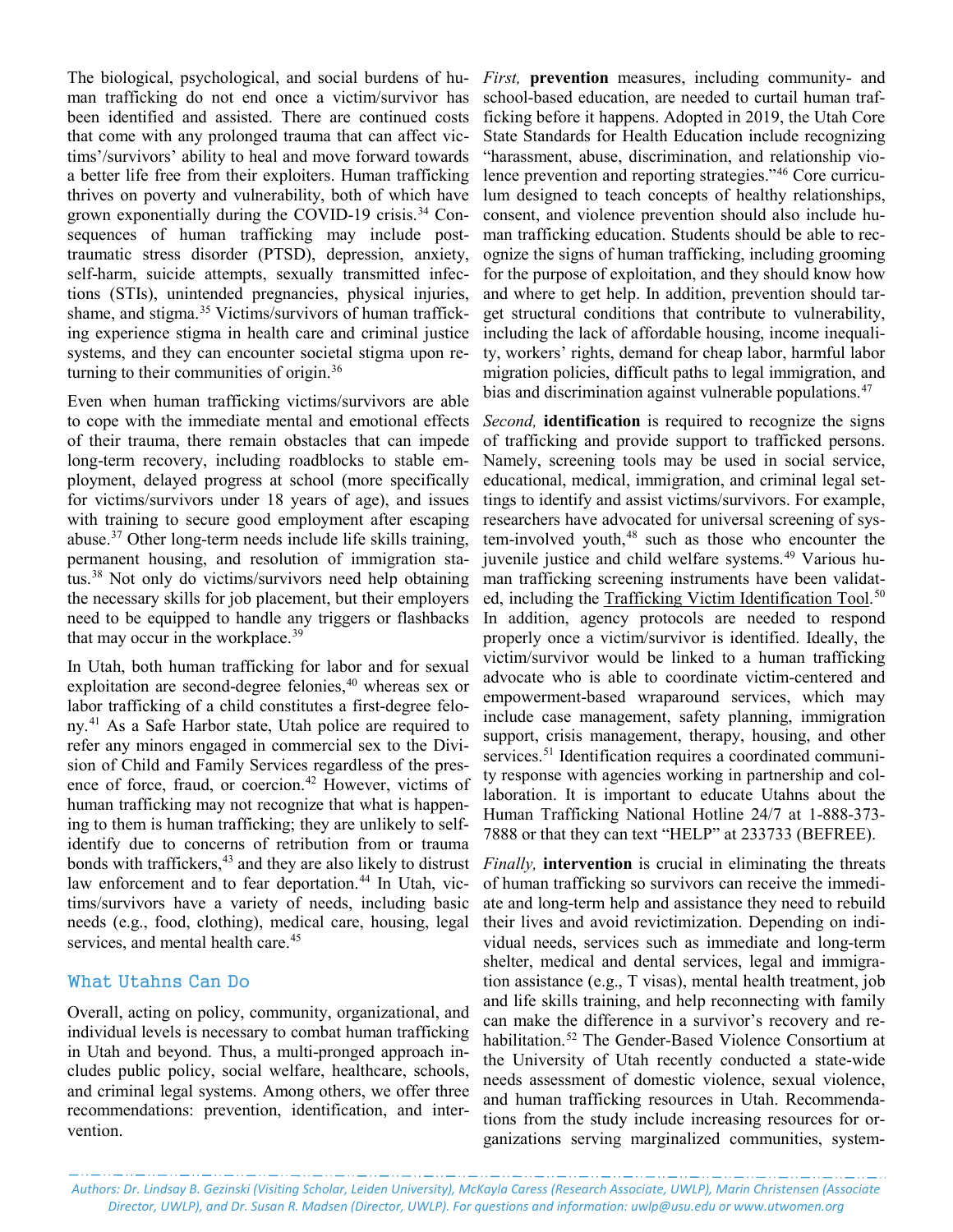wide data collection, trauma and culturally-informed staff and practices, more flexible funding, and paying trauma-informed and trained multi-lingual advocates.<sup>[53](#page-4-34)</sup> The general public can intervene through volunteering locally with community organizations, educating legislators, engaging in conscious consumption to prevent the demand for cheap labor, and advocating for living wages.

#### Conclusion

It is important that key stakeholders do more to end human trafficking in Utah, including addressing the microand macro-level issues that contribute to the problem. While anyone can be trafficked, certain populations are particularly vulnerable to exploitation and should be centered in anti-trafficking efforts. A multi-pronged approach that targets prevention, identification, and intervention in a variety of settings and utilizes a coordinated community response is necessary to eliminate human trafficking in Utah. With coordinated community responses and partnerships between government and organizations, Utahns can help save lives and change victims' futures. As Utah works to decrease human trafficking through and within the state, our communities will become safer, and we can strengthen the impact of more Utah girls and women.

<span id="page-3-2"></span><sup>3</sup> Gould, H. (2017, January 13). *What fuels human trafficking?* UNICEF. [https://www.unicefusa.org/stories/what-fuels-human](https://www.unicefusa.org/stories/what-fuels-human-trafficking/31692)[trafficking/31692](https://www.unicefusa.org/stories/what-fuels-human-trafficking/31692)

 ficking Hotline[. https://humantraffickinghotline.org/sites/default](https://humantraffickinghotline.org/sites/default/files/2019%20Utah%20State%20Report.pdf)  [/files/2019%20Utah%20State%20Report.pdf](https://humantraffickinghotline.org/sites/default/files/2019%20Utah%20State%20Report.pdf)

<sup>11</sup> Utah Office of the Attorney General. (2019, July 3). *Human trafficking in Utah*. [https://attorneygeneral.utah.gov/human-trafficking-in](https://attorneygeneral.utah.gov/human-trafficking-in-utah-2/)[utah-2/](https://attorneygeneral.utah.gov/human-trafficking-in-utah-2/)

<sup>12</sup> Victims of Trafficking and Violence Protection Act of 2000. (2000, October 28).

<sup>13</sup> Kiss, L., Yun, K., Pocock, N., & Zimmerman, C. (2015). Exploitation, violence, and suicide risk among child and adolescent survivors of human trafficking in the Greater Mekong subregion. *JAMA Pediatrics, 169*(9), e152278. [https://doi.org/10.1001/jamapediatrics.2015.2278;](https://doi.org/10.1001/jamapediatrics.2015.2278) Letsie, N. C., Lul, B., & Roe-Sepowitz, D. (2021). An eight-year analysis of child labor trafficking cases in the United States: Exploring characteristics, and patterns of child labor trafficking. *Child Abuse & Neglect*, *121*, 105265. [https://doi.org/10.1016/j.chiabu.2021.105265;](https://doi.org/10.1016/j.chiabu.2021.105265) Polaris. (2020). *2019 data report: The US national human trafficking hotline.* [https://humantraffickinghotline.org/sites/default/files/Polaris-](https://humantraffickinghotline.org/sites/default/files/Polaris-2019-US-National-Human-Trafficking-Hotline-Data-Report.pdf)[2019-US-National-Human-Trafficking-Hotline-Data-Report.pdf](https://humantraffickinghotline.org/sites/default/files/Polaris-2019-US-National-Human-Trafficking-Hotline-Data-Report.pdf) <sup>14</sup> International Labour Organization. (2005, May 18). *Global report on forced labour in Asia: Debt bondage, trafficking and state-imposed forced labour.* [https://www.ilo.org/global/about-the-ilo/newsroom](https://www.ilo.org/global/about-the-ilo/newsroom%20/news/WCMS_075504/lang--en/index.htm) 

[/news/WCMS\\_075504/lang--en/index.htm](https://www.ilo.org/global/about-the-ilo/newsroom%20/news/WCMS_075504/lang--en/index.htm)

<span id="page-3-0"></span><sup>&</sup>lt;sup>1</sup> Victims of Trafficking and Violence Protection Act of 2000. (2000, October 28). 22 U.S.C. § 7101. [https://www.govinfo.gov/content/pkg](https://www.govinfo.gov/content/pkg/PLAW-106publ386/pdf/PLAW-106publ386.pdf)  [/PLAW-106publ386/pdf/PLAW-106publ386.pdf](https://www.govinfo.gov/content/pkg/PLAW-106publ386/pdf/PLAW-106publ386.pdf)

<span id="page-3-1"></span><sup>2</sup> United Nations Office on Drugs and Crime. (2021a). *The effects of the COVID-19 pandemic on trafficking in persons and responses to the challenges: A global study of emerging evidence.* [https://www.unodc](https://www.unodc.org/documents/human-trafficking/2021/The_effects_of_the_COVID-19_pandemic_on_trafficking_in_persons.pdf)  [.org/documents/human-trafficking/2021/The\\_effects\\_of\\_the\\_COVID-](https://www.unodc.org/documents/human-trafficking/2021/The_effects_of_the_COVID-19_pandemic_on_trafficking_in_persons.pdf)19 pandemic on trafficking in persons.pdf

<span id="page-3-3"></span><sup>4</sup> International Labour Organization. (2017). *Global estimates of modern slavery: Forced labour and forced marriage.* https://www.ilo.org /wcmsp5/groups/public/@dgreports/@dcomm/documents/publication/ wcms 575479.pdf

<span id="page-3-4"></span><sup>5</sup> United Nations Office on Drugs and Crime. (2021a).

<span id="page-3-5"></span><sup>6</sup> United Nations Office on Drugs and Crime. (2021b). *Global report on trafficking in persons 2020.* [https://www.unodc.org/documents/data](https://www.unodc.org/documents/data-and-analysis/tip/2021/GLOTiP_2020_15jan_web.pdf)[and-analysis/tip/2021/GLOTiP\\_2020\\_15jan\\_web.pdf](https://www.unodc.org/documents/data-and-analysis/tip/2021/GLOTiP_2020_15jan_web.pdf)

<span id="page-3-6"></span><sup>7</sup> Farrell, A., McDevitt, J., Pfeffer, R., Fahy, S., Owens, C., Dank, M., & Adams, W. (2012, April). *Identifying challenges to improve the investigation and prosecution of state and local human trafficking cases.* Northeastern University. [https://www.urban.org/sites/default](https://www.urban.org/sites/default/files/publication/25526/412593-Identifying-Challenges-to-Improve-the-Investigation-and-Prosecution-of-State-and-Local-Human-Trafficking-Cases.PDF)  [/files/publication/25526/412593-Identifying-Challenges-to-Improve](https://www.urban.org/sites/default/files/publication/25526/412593-Identifying-Challenges-to-Improve-the-Investigation-and-Prosecution-of-State-and-Local-Human-Trafficking-Cases.PDF)[the-Investigation-and-Prosecution-of-State-and-Local-Human-](https://www.urban.org/sites/default/files/publication/25526/412593-Identifying-Challenges-to-Improve-the-Investigation-and-Prosecution-of-State-and-Local-Human-Trafficking-Cases.PDF)[Trafficking-Cases.PDF](https://www.urban.org/sites/default/files/publication/25526/412593-Identifying-Challenges-to-Improve-the-Investigation-and-Prosecution-of-State-and-Local-Human-Trafficking-Cases.PDF)

<span id="page-3-7"></span> $8$  Reavy, P. (2021, February 5). 6 arrested as police raid 4 massage parlors in Utah county. *Deseret News*[. https://www.deseret.com/utah](https://www.deseret.com/utah/2021/2/5/22268256/6-arrested-as-police-raid-4-massage-parlors-in-utah-county)  [/2021/2/5/22268256/6-arrested-as-police-raid-4-massage-parlors-in](https://www.deseret.com/utah/2021/2/5/22268256/6-arrested-as-police-raid-4-massage-parlors-in-utah-county)[utah-county](https://www.deseret.com/utah/2021/2/5/22268256/6-arrested-as-police-raid-4-massage-parlors-in-utah-county)

<span id="page-3-8"></span><sup>9</sup> National Human Trafficking Hotline. (n.d.). *Utah*[. https://human traf](https://humantraffickinghotline.org/state/utah)[fickinghotline.org/state/utah](https://humantraffickinghotline.org/state/utah)

<span id="page-3-9"></span><sup>10</sup> National Human Trafficking Hotline. (2020, July 30). *Utah spotlight: 2019 national human trafficking hotline statistics*. Human Traf-

<sup>15</sup> United Nations Office on Drugs and Crime. (2008). *Toolkit to combat trafficking in persons*. [https://www.unodc.org/documents/human](https://www.unodc.org/documents/human-trafficking/HT_Toolkit08_English.pdf)[trafficking/HT\\_Toolkit08\\_English.pdf;](https://www.unodc.org/documents/human-trafficking/HT_Toolkit08_English.pdf) United Nations Office on Drugs and Crime. (2021b).

<sup>16</sup> Fedina, L., Williamson, C., & Perdue, T. (2019). Risk factors for domestic child sex trafficking in the United States. *Journal of Interpersonal Violence*, *34*(13), 2653–2673. [https://doi.org/10.1177](https://doi.org/10.1177/0886260516662306)  [/0886260516662306;](https://doi.org/10.1177/0886260516662306) Feehs, K., & Currier Wheeler, A. (2021). *2020 federal human trafficking report*. Human Trafficking Institute. [https://traffickinginstitute.org/wp-content/uploads/2022 /01/2020-](https://traffickinginstitute.org/wp-content/uploads/2022/01/2020-Federal-Human-Trafficking-Report-Low-Res.pdf) [Federal-Human-Trafficking-Report-Low-Res.pdf;](https://traffickinginstitute.org/wp-content/uploads/2022/01/2020-Federal-Human-Trafficking-Report-Low-Res.pdf) Fukushima, A. I., Gonzalez-Pons, K., O'Connor, A., Clark, L., & Gezinski, L. B. (2018). *Assessing the needs for survivors of human trafficking in Salt Lake City*: A white paper. University of Utah.

<sup>&</sup>lt;sup>17</sup> Feehs, K., & Currier Wheeler, A. (2021).

<sup>18</sup> Karandikar, S., Gezinski, L. B., & Meshelemiah, J. C. A. (2011). A qualitative examination of women involved in prostitution in Mumbai, India: The role of family and acquaintances. *International Social Work*, *56*(4), 496–515. [https://doi.org/10.1177/0020872811425804;](https://doi.org/10.1177/0020872811425804) Perkins, E. B., & Ruiz, C. (2017). Domestic minor sex trafficking in a rural state: Interviews with adjudicated female juveniles. *Child & Adolescent Social Work Journal*, *34*, 171–180. [https://doi.org/10.1007/s10560-016](https://doi.org/10.1007/s10560-016-0455-3)  [-0455-3;](https://doi.org/10.1007/s10560-016-0455-3) Sprang, G., & Cole, J. (2018). Familial sex trafficking of minors: Trafficking conditions, clinical presentation, and system involvement. *Journal of Family Violence*, *33*, 185–195. [https://doi.org/10.1007](https://doi.org/10.1007/s10896-018-9950-y)  [/s10896-018-9950-y](https://doi.org/10.1007/s10896-018-9950-y)

<sup>19</sup> Letsie, C. L., Lul, B., & Roe-Sepowitz, D. (2021).

<sup>20</sup> Polaris. (2020, July 30).

<sup>21</sup> Fukushima, A. I., Gonzalez-Pons, K., Clark, L., & Gezinski, L. B. (2018). Multiplicity of stigma: Cultural barriers in anti-trafficking response. *International Journal of Human Rights in Healthcare*, *13*(2), 125–142[. https://doi.org/10.1108/IJHRH-07-2019-0056;](https://doi.org/10.1108/IJHRH-07-2019-0056) Polaris. (n.d.)*. Vulnerabilities and signs of recruitment*. [https://polarisproject.org/](https://polarisproject.org/recognizing-human-trafficking-vulnerabilities-recruitment/)  [recognizing-human-trafficking-vulnerabilities-recruitment/;](https://polarisproject.org/recognizing-human-trafficking-vulnerabilities-recruitment/) Reid, J. A. (2018). Sex trafficking of girls with intellectual disabilities: An exploratory mixed methods study. *Sex Abuse*, *30*(2), 107–131. [https://doi.org](https://doi.org/10.1177/1079063216630981)  [/10.1177/1079063216630981](https://doi.org/10.1177/1079063216630981)

<sup>22</sup> Carpenter, A., & Gates, J. (2016, April). *The nature and extent of gang involvement in sex trafficking in San Diego County.* University of San Diego and Point Loma Nazarene University.

<https://www.ojp.gov/pdffiles1/nij/grants/249857.pdf>

<sup>&</sup>lt;sup>23</sup> Feehs, K., & Currier Wheeler, A. (2021).